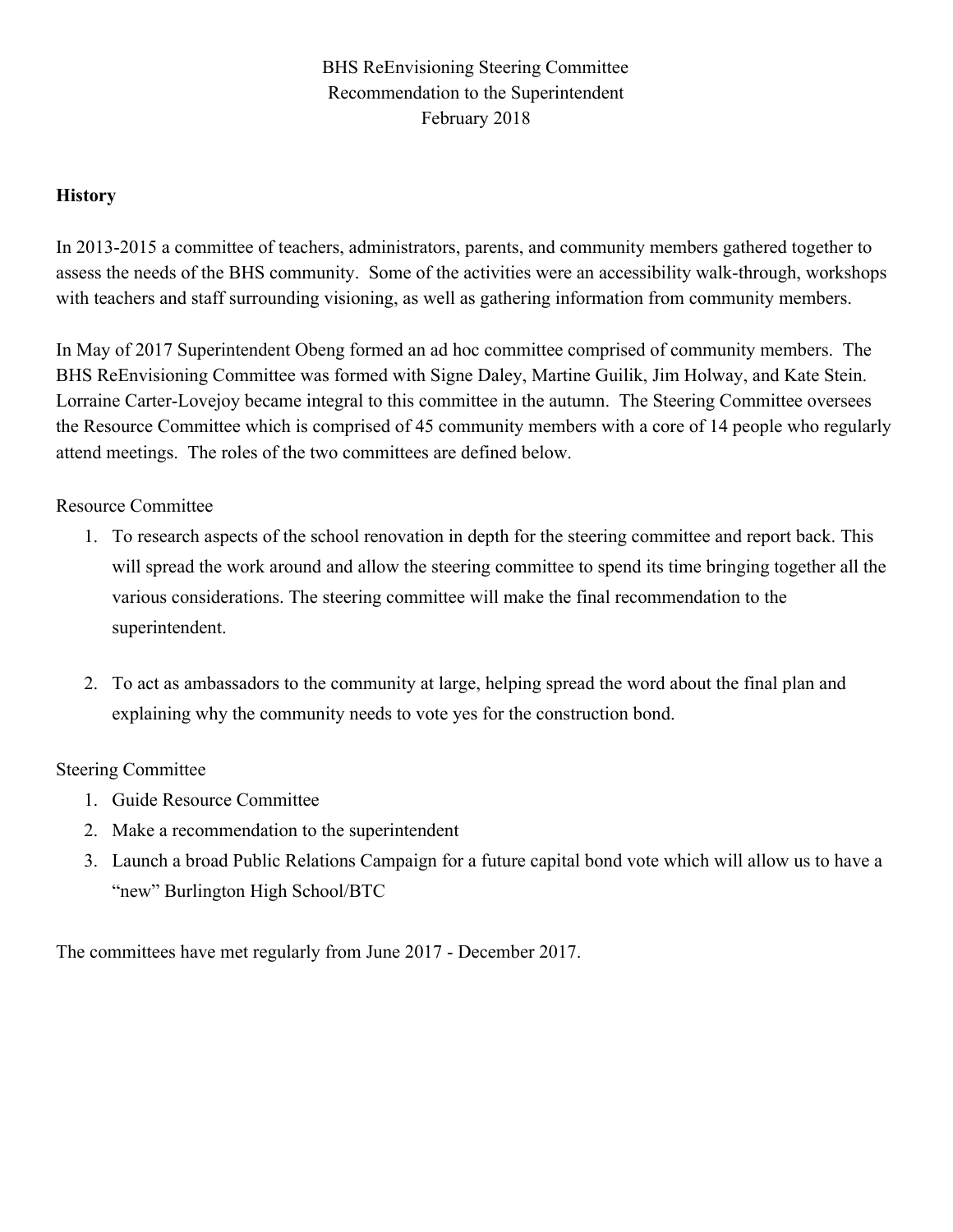#### **Process**

The Steering Committee has guided the work since May 2017 and had many joint meetings with the Resource Committee. Probing questions have been asked in the meetings with the Resource Committee, and their expertise has been used in many aspects of the process. The committee reviewed and revised information from the 2013-2015 committee and we moved forward based on work that had been previously conducted. In addition to solidifying the design directives that were to be presented to the community, the committee decided to bring forward two design concepts: 1) a new building and 2) the renovation of A and B buildings with new construction surrounding the two buildings. The third design concept (from the 2013-1015 era) of renovating all of the current BHS buildings was discarded due to the high cost and the thought that the concept would not meet enough of the design directives. The committee requested that Black River Design bring the plan for renovation using existing assets up to the same level of detail as the new building concept.

Many parts of the process happened concurrently. For example, early on the Steering Committee recognized that videos similar to those that were produced for the March 2017 bond vote would be very helpful to a public awareness campaign. Thanks to Jim Holway and Vicky Smith for spending so much time to make this video. As the video was being produced, work was continuing on planning for community input sessions, student input sessions, parent coffees, and NPAs. Three community input sessions were conducted at the end of October 2017 and four opportunities for student input were held at the high school spanning from November and December, as well as other formal gatherings (please see the Points of Contact spreadsheet for details). Formal meetings began with a slide presentation (when the technology permitted), followed by a question and answer period, and ending with a feedback gathering period. All of the presentations that were attended garnered acknowledgement that the BHS facility could be a better learning environment for today's students.

When the three community input sessions were concluded, Martine, Lorraine, and Kate read and collated the data. Attached are the comments from the google forms and from the handwritten comments. In addition to the community input, the letter from Black River Design dated September 13, 2017 presents a strong case for renovation.

This group only touched on alternative funding sources as there were no experts in this field on either the Steering or Resource Committees. Many conversations with community members asked about funding alternative to a bond; for example grants and donations.

In addition to the design directives presented, community members also would like the building to be as environmentally friendly as possible.